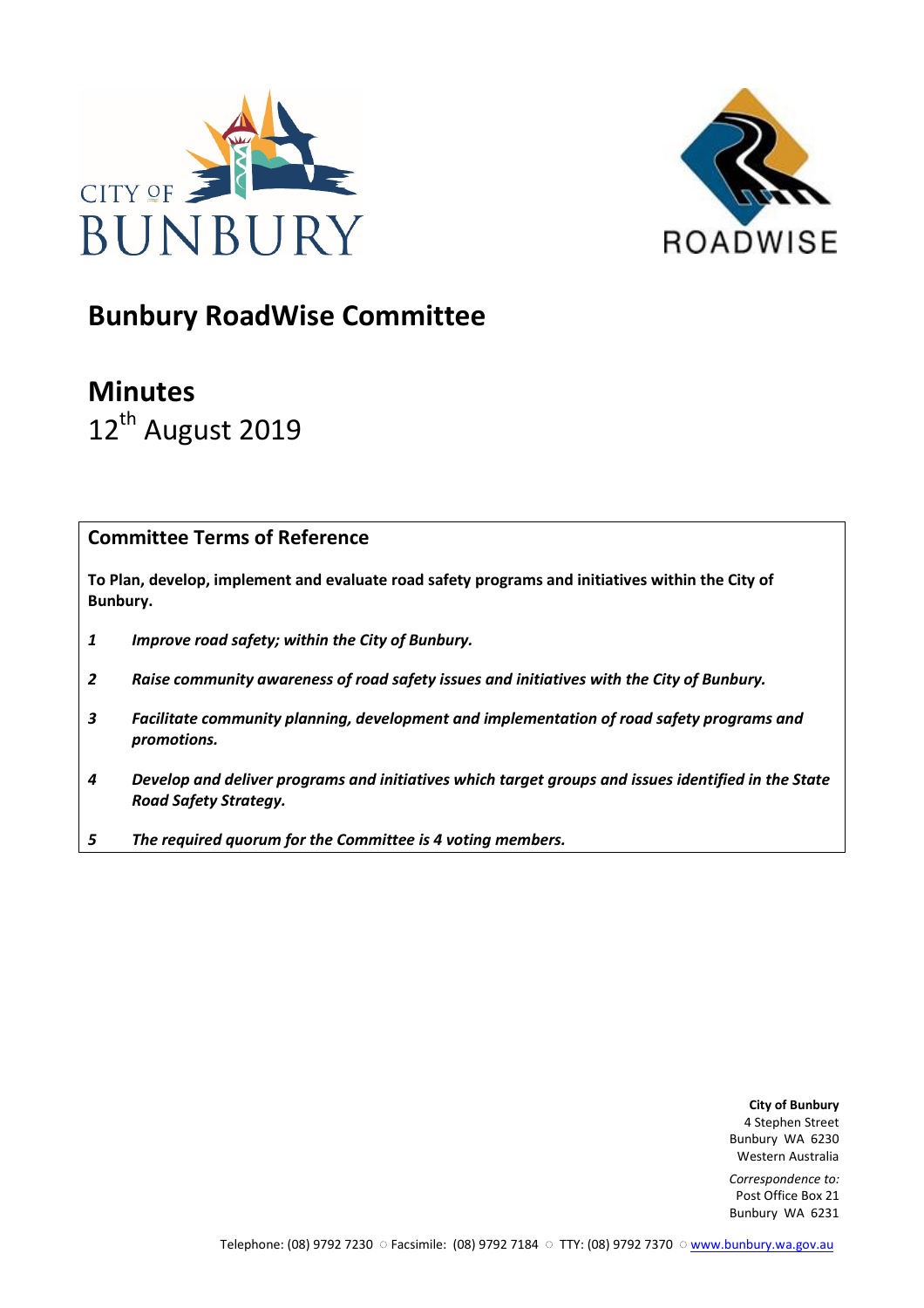

# Bunbury RoadWise Committee

# Minutes

 $12<sup>th</sup>$  August 2019

Members of the public to note that recommendations made by this committee are not final and will be subject to adoption (or otherwise) at a future meeting of the Bunbury City Council.

Committee Members:

| <b>Member Name</b>      | <b>Representing</b>                       |
|-------------------------|-------------------------------------------|
| Cr Karen Steele         | City of Bunbury                           |
| Nicola Smith            | Road Safety Advisor                       |
| <b>Sgt Craig Clarke</b> | <b>Bunbury Police</b>                     |
| Dianne Langford-Fisher  | St John Ambulance                         |
| Lisa Gartrell           | <b>SDERA</b>                              |
| <b>Fiona Sargent</b>    | Main Road WA                              |
| Jacob Azzopardi         | <b>RAC</b>                                |
| Andrew Wright           | Department of Fire and Emergency Services |
| Peter Westgate          | Department of Transport                   |
| Semara Murphy           | Investing in Our Youth (SW RYDE)          |
| <b>Brad Brooksby</b>    | <b>Community Member</b>                   |
| Nathan Locke            | <b>Community Member</b>                   |

Ex-officio Members (non-voting):

| <b>Member Name</b> | Representing                           |
|--------------------|----------------------------------------|
| Gavin Harris       | <b>Works and Services Director</b>     |
| Shaun Millen       | Manager Engineering & Civil Operations |

Support Staff:

| Name                         | <b>Title</b>                         |
|------------------------------|--------------------------------------|
| Beth Kozyrski (Minute Taker) | <b>Engineering Technical Officer</b> |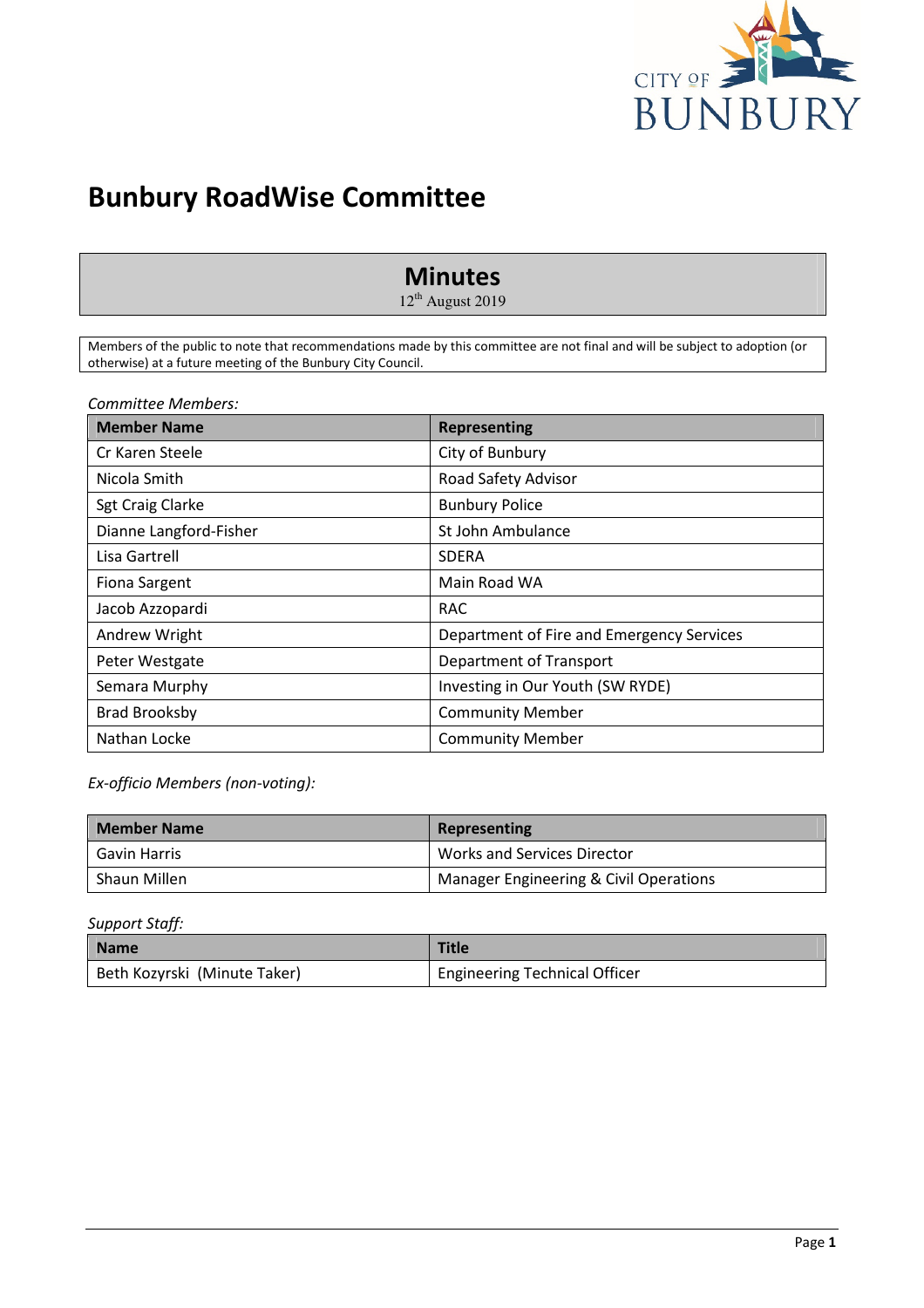## **Table of Contents**

#### Item No

#### Subject

Page No

| 1.        |      |                                                                                              |  |
|-----------|------|----------------------------------------------------------------------------------------------|--|
| 2.        |      |                                                                                              |  |
| <u>3.</u> |      |                                                                                              |  |
| 4.        |      |                                                                                              |  |
|           | 4.1  |                                                                                              |  |
|           | 4.2  |                                                                                              |  |
| <u>5.</u> |      |                                                                                              |  |
| <u>6.</u> |      |                                                                                              |  |
| 7.        |      |                                                                                              |  |
| 8.        |      |                                                                                              |  |
|           | 8.1  |                                                                                              |  |
|           | 8.2  |                                                                                              |  |
|           | 8.3  |                                                                                              |  |
| 9.        |      |                                                                                              |  |
|           |      |                                                                                              |  |
|           | 10.1 |                                                                                              |  |
|           | 10.2 |                                                                                              |  |
|           | 10.3 | Application to the Road Safety Council of WA for a Project Grant to Target Driver Fatigue 10 |  |
|           |      |                                                                                              |  |
|           |      |                                                                                              |  |
|           | 12.1 |                                                                                              |  |
|           | 12.2 |                                                                                              |  |
|           |      |                                                                                              |  |
|           |      |                                                                                              |  |
|           |      |                                                                                              |  |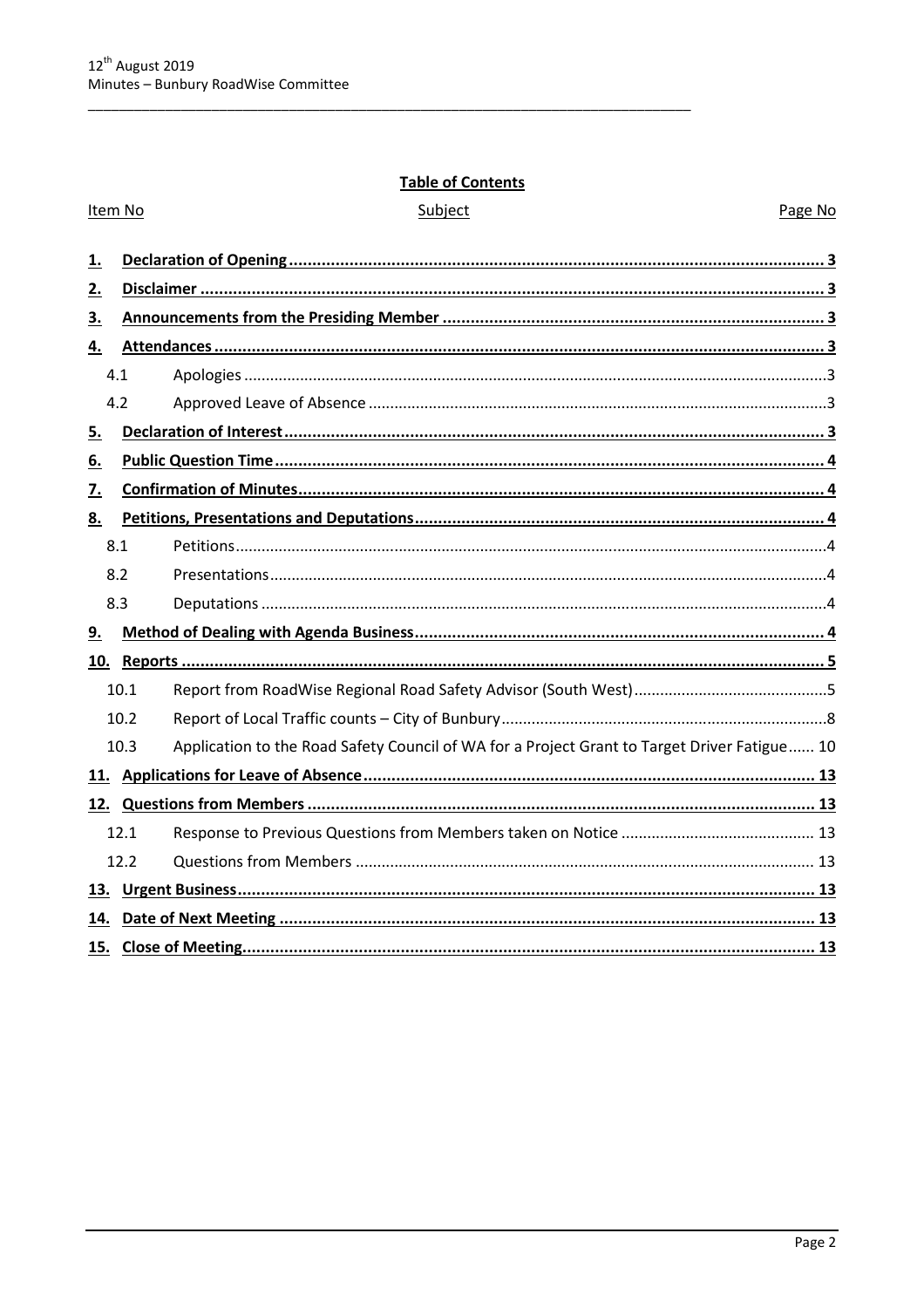#### 1. Declaration of Opening

The Presiding Member declared the meeting open at 10.00am

\_\_\_\_\_\_\_\_\_\_\_\_\_\_\_\_\_\_\_\_\_\_\_\_\_\_\_\_\_\_\_\_\_\_\_\_\_\_\_\_\_\_\_\_\_\_\_\_\_\_\_\_\_\_\_\_\_\_\_\_\_\_\_\_\_\_\_\_\_\_\_\_\_\_\_\_\_\_

#### 2. Disclaimer

Not applicable to this committee.

#### 3. Announcements from the Presiding Member

Nil

#### 4. Attendances

Committee Members:

| <b>Member Name</b>   | <b>Representing</b>                       |
|----------------------|-------------------------------------------|
| Cr Karen Steele      | City of Bunbury                           |
| Nicola Smith         | Road Safety Advisor                       |
| Sgt Craig Clarke     | <b>Bunbury Police</b>                     |
| <b>Fiona Sargent</b> | Main Road WA                              |
| Andrew Wright        | Department of Fire and Emergency Services |
| Peter Westgate       | Department of Transport                   |

#### Ex-officio Members (non-voting):

| <b>Member Name</b> | Representing                           |
|--------------------|----------------------------------------|
| Shaun Millen       | Manager Engineering & Civil Operations |

#### Support Staff:

| <b>Name</b>                  | <b>Title</b>                         |
|------------------------------|--------------------------------------|
| Beth Kozyrski (Minute Taker) | <b>Engineering Technical Officer</b> |
| Irene Gadaga                 | <b>Technical Officer</b>             |

#### 4.1 Apologies

Brad Brooksby - Community Member Dianne Langford-Fisher - St John Ambulance Nathan Locke - Community Member Jacob Azzopardi - RAC

#### 4.2 Approved Leave of Absence

Nil

#### 5. Declaration of Interest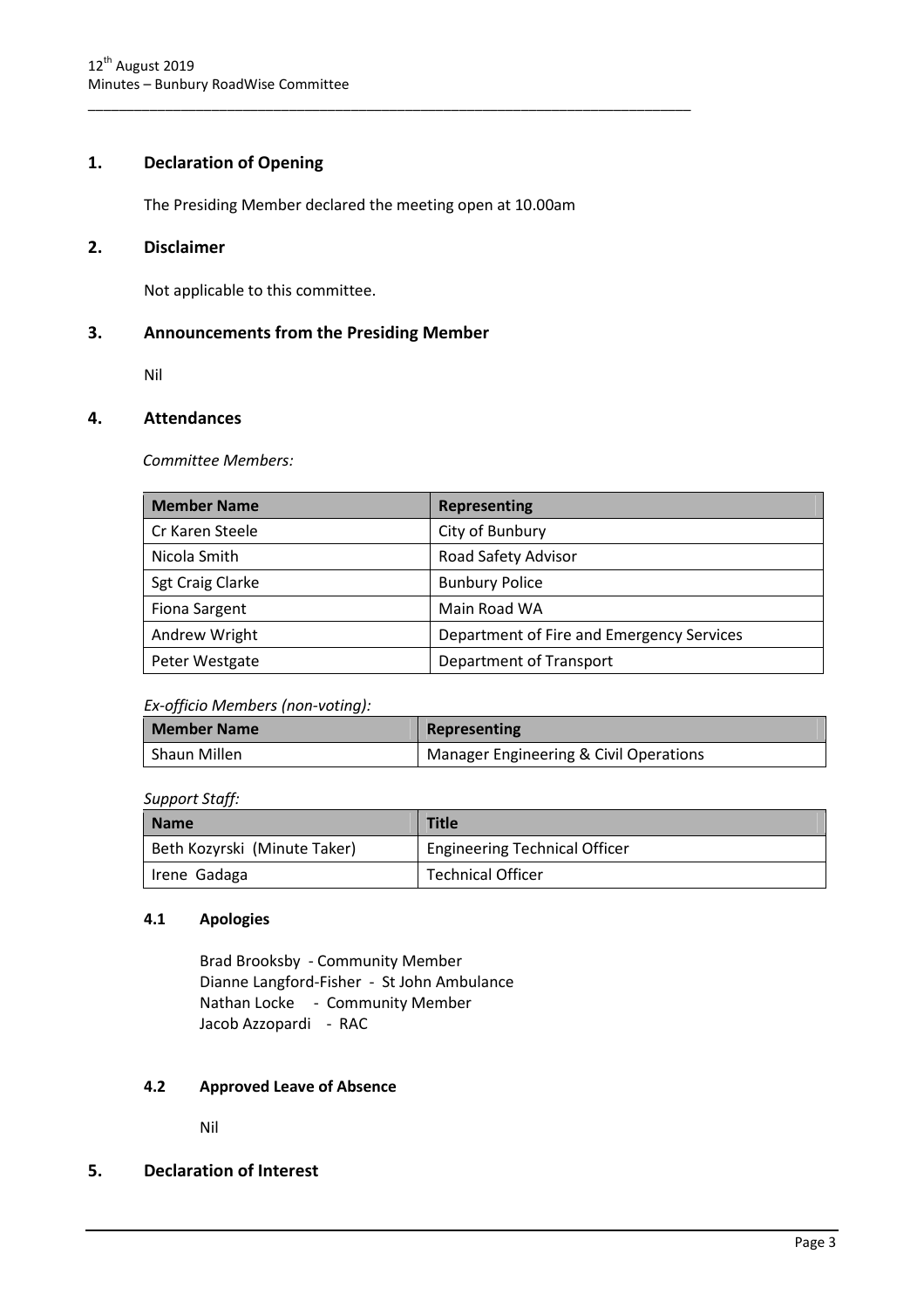IMPORTANT: Committee members to complete a "Disclosure of Interest" form for each item on the agenda in which they wish to disclose a financial/proximity/impartiality interest. They should give the form to the Presiding Member before the meeting commences. After the meeting, the form is to be forwarded to the Administration Services Section for inclusion in the Corporate Financial Disclosures Register.

#### 6. Public Question Time

Not applicable

#### 7. Confirmation of Minutes

Committee Decision: Moved: Nicola Smith Seconded: Karen Steele

\_\_\_\_\_\_\_\_\_\_\_\_\_\_\_\_\_\_\_\_\_\_\_\_\_\_\_\_\_\_\_\_\_\_\_\_\_\_\_\_\_\_\_\_\_\_\_\_\_\_\_\_\_\_\_\_\_\_\_\_\_\_\_\_\_\_\_\_\_\_\_\_\_\_\_\_\_\_

The minutes of the Bunbury RoadWise Committee meeting held on 10<sup>th</sup> June, 2019 are confirmed as a true and accurate record with the following change:

**CARRIED** 

#### 8. Petitions, Presentations and Deputations

8.1 Petitions

Nil

8.2 Presentations

Nil

8.3 Deputations

Nil

#### 9. Method of Dealing with Agenda Business

Items were dealt with in the order they appear.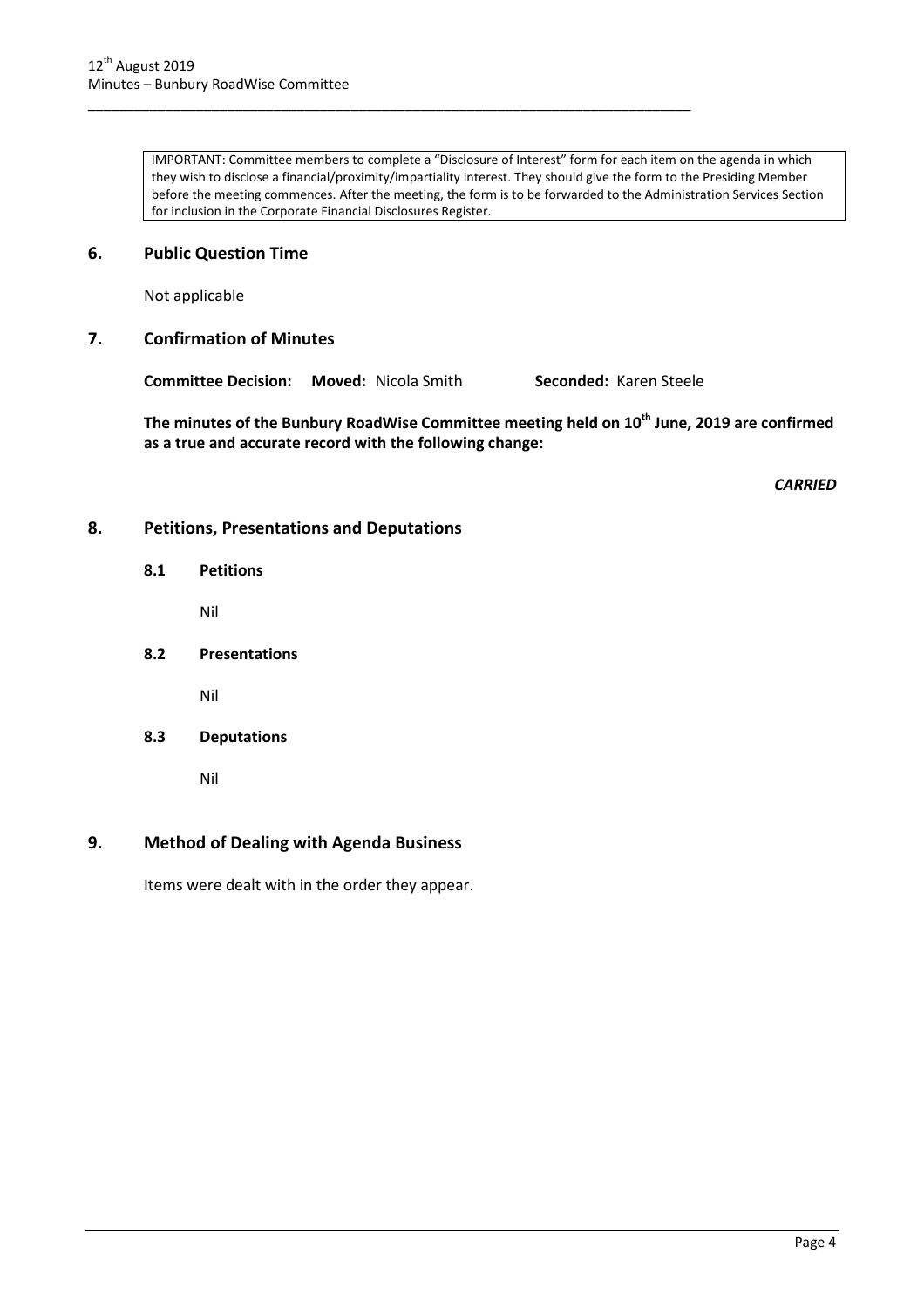#### 10. Reports

#### 10.1 Report from RoadWise Regional Road Safety Advisor (South West)

\_\_\_\_\_\_\_\_\_\_\_\_\_\_\_\_\_\_\_\_\_\_\_\_\_\_\_\_\_\_\_\_\_\_\_\_\_\_\_\_\_\_\_\_\_\_\_\_\_\_\_\_\_\_\_\_\_\_\_\_\_\_\_\_\_\_\_\_\_\_\_\_\_\_\_\_\_\_

| <b>Applicant/Proponent:</b> | Nicola Smith, RoadWise Regional Road Safety Advisor (South West) |                                  |  |  |
|-----------------------------|------------------------------------------------------------------|----------------------------------|--|--|
| <b>Responsible Officer:</b> | Beth Kozyrski, Engineering Technical Officer                     |                                  |  |  |
| <b>Responsible Manager:</b> | Shaun Millen, Manager Engineering and Civil Operations           |                                  |  |  |
| Executive:                  | Gavin Harris, Director Works and Services.                       |                                  |  |  |
| <b>Authority/Discretion</b> | Advocacy                                                         | Review                           |  |  |
|                             | Executive/Strategic                                              | Quasi-Judicial                   |  |  |
|                             | Legislative                                                      | <b>Information Purposes</b><br>X |  |  |
| <b>Attachments:</b>         | BRWC1 RoadWise Advisor Report SW Region July - August 2019       |                                  |  |  |

#### Summary

The RoadWise Regional Road Safety Advisor submits a monthly WALGA RoadWise report for the southwest as advice to the Bunbury RoadWise Committee

#### Executive Recommendation

Bunbury RoadWise Committee notes the WALGA RoadWise Report.

#### Strategic Relevance

| Theme 1       | Our Community and culture.                                            |
|---------------|-----------------------------------------------------------------------|
| Goal          | A safe, healthy and cohesive community, with a rich cultural life and |
|               | supportive social environment.                                        |
| Objective 1.1 | A community where people are safe and feel safe.                      |

#### Regional Impact Statement

Council is obligated to establish a Bunbury RoadWise Committee to meet the objectives of the Local Government Road Safety Strategy. Over seventy local governments state wide actively promote road safety through a RoadWise Committee.

#### Background

The WALGA RoadWise Southwest Region Report is provided as a summary of activities and campaign initiatives underway and ongoing across the southwest of the state. Additionally it reinforces the "Towards Zero" message and provides up to date statistics on fatalities across the state.

#### Council Policy Compliance

Not applicable.

#### Legislative Compliance

Not applicable.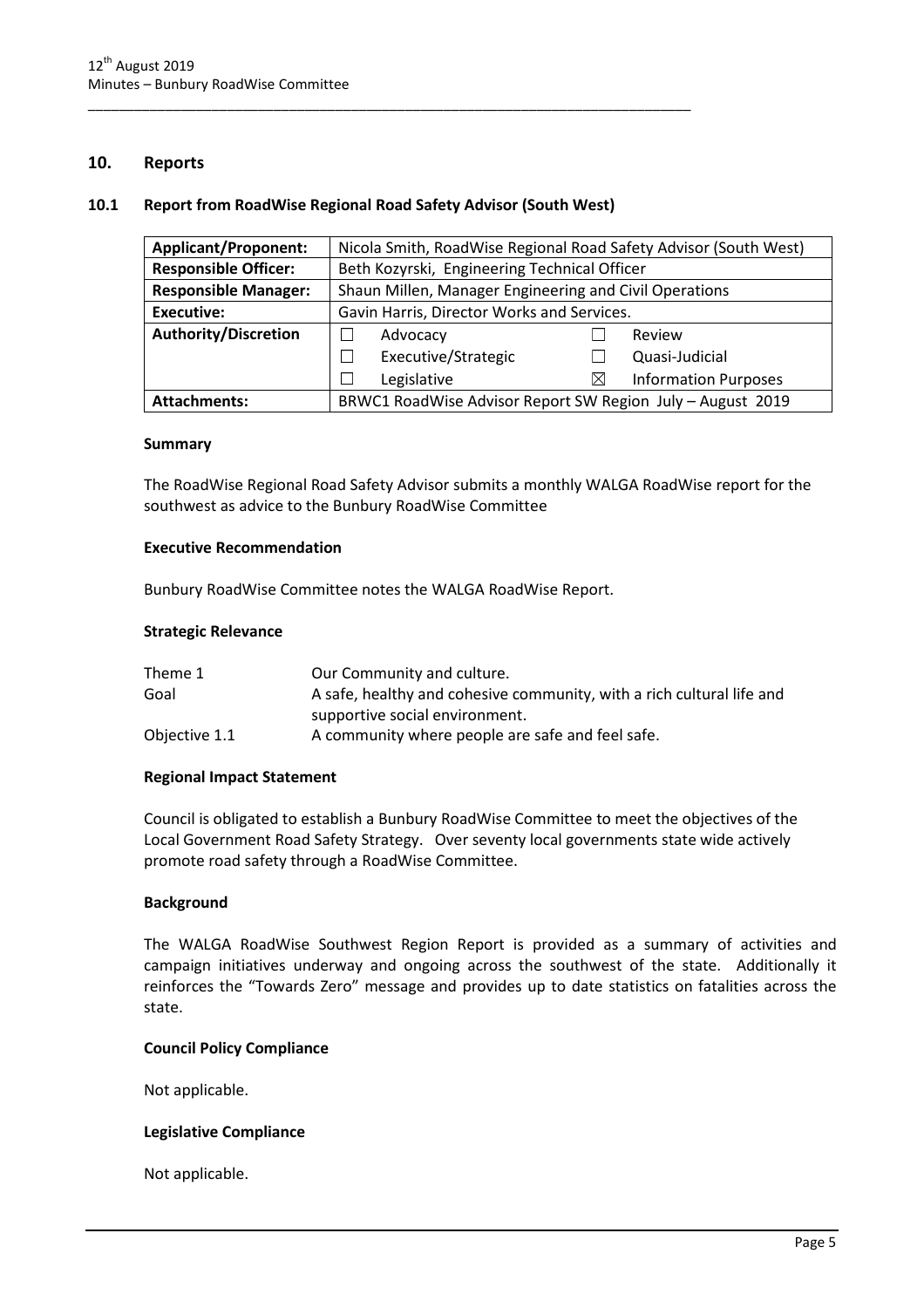#### Officer Comments

The Roadwise Report for July / August 2019 covered the following topics:

\_\_\_\_\_\_\_\_\_\_\_\_\_\_\_\_\_\_\_\_\_\_\_\_\_\_\_\_\_\_\_\_\_\_\_\_\_\_\_\_\_\_\_\_\_\_\_\_\_\_\_\_\_\_\_\_\_\_\_\_\_\_\_\_\_\_\_\_\_\_\_\_\_\_\_\_\_\_

- WA Road Fatalities as at 2 July 2019
- Road Safety Consultation Commences Have your say on the future of road safety

|              | 2019 (YTD) | 2018 (YTD Comparison) | 2017 (YTD Comparison) |
|--------------|------------|-----------------------|-----------------------|
| WA           | 90         | 81                    |                       |
| Metropolitan | 41         | 33                    | 33                    |
| Regional     | 49         | 48                    | 44                    |
| South West   | 12         | N/A                   | N/A                   |

WA Road Fatalities as at 2 July 2019

Road Safety Consultation Commences

The consultation process for the next road safety strategy was launched on Saturday, 8 June. The consultation process calls on the community to imagine zero deaths on Western Australian roads.

This is an opportunity to help set the agenda for the future and prevent the deaths and serious injuries of drivers, passengers, motorcyclists, cyclists and pedestrians. Western Australians are being asked to think about their loved ones and reflect on what they are prepared to do to support to improve road safety. Community input will guide the Road Safety Council when making the draft recommendations to the State Government. Last year more than 2,200 people were killed or seriously injured on our roads. About 70% of crashes involve someone making a mistake, being distracted or having a lapse in judgement.

A consultation paper and a feedback form have been prepared to assist in collecting views and thoughts on road safety from the community and industry. Please encourage your colleagues and communities to attend a community forum or to complete the feedback form online, to contribute to this important road safety conversation.

#### Analysis of Financial and Budget Implications

The monthly WALGA RoadWise report is externally funded at no cost to the City.

#### Community Consultation

The monthly WALGA RoadWise report is located on the WALGA website.

#### Councillor/Officer Consultation

Not required.

#### Applicant Consultation

Not applicable.

#### Timeline: Council Decision Implementation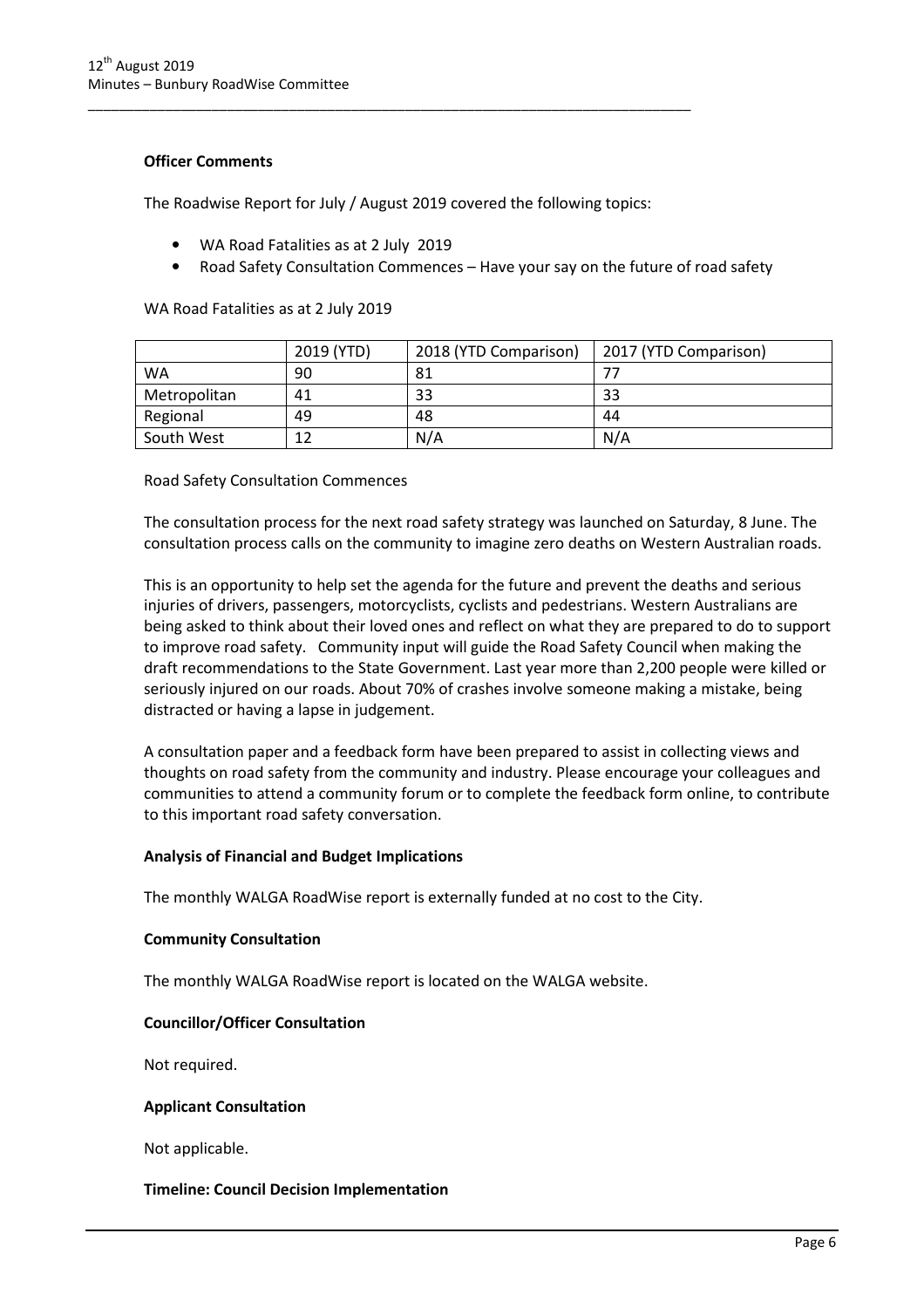Not Applicable

# **Outcome of Bunbury RoadWise Committee Meeting - 12<sup>th</sup> August 2019**

\_\_\_\_\_\_\_\_\_\_\_\_\_\_\_\_\_\_\_\_\_\_\_\_\_\_\_\_\_\_\_\_\_\_\_\_\_\_\_\_\_\_\_\_\_\_\_\_\_\_\_\_\_\_\_\_\_\_\_\_\_\_\_\_\_\_\_\_\_\_\_\_\_\_\_\_\_\_

The executive recommendation was moved by Sgt Craig Clarke and seconded by Fiona Sargent and was carried unanimously:

#### Committee Decision:

Bunbury RoadWise Committee notes the WALGA RoadWise Report.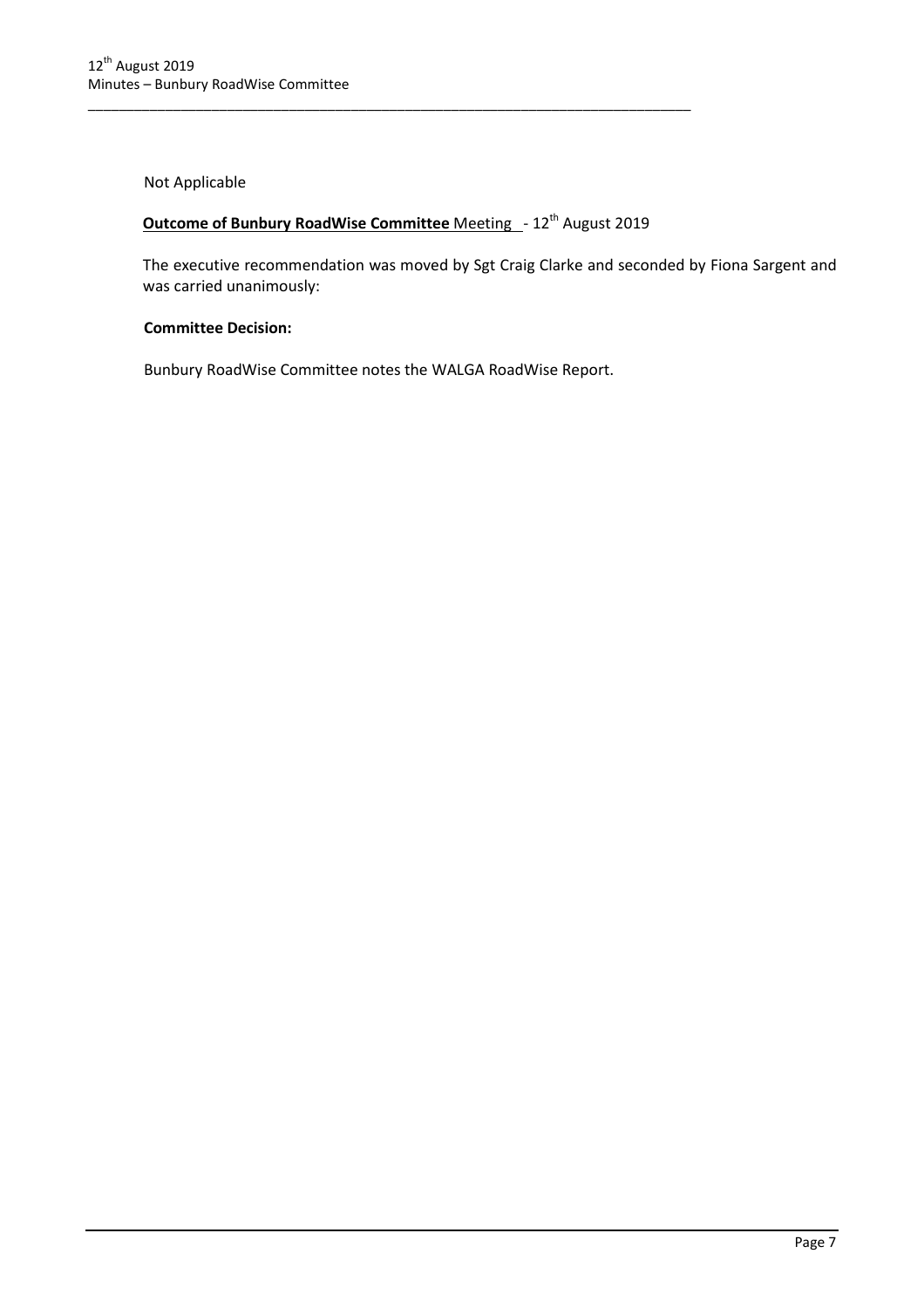#### 10.2 Report of Local Traffic counts – City of Bunbury

| <b>Applicant/Proponent:</b> | Internal                                               |   |                             |
|-----------------------------|--------------------------------------------------------|---|-----------------------------|
| <b>Responsible Officer:</b> | Beth Kozyrski, Engineering Technical Officer           |   |                             |
| <b>Responsible Manager:</b> | Shaun Millen, Manager Engineering and Civil Operations |   |                             |
| <b>Executive:</b>           | Gavin Harris, Director Works and Services.             |   |                             |
| <b>Authority/Discretion</b> | Advocacy                                               |   | Review                      |
|                             | Executive/Strategic                                    |   | Quasi-Judicial              |
|                             | Legislative                                            | ⊠ | <b>Information Purposes</b> |
| <b>Attachments:</b>         | BRWC2 Traffic Counts - June 2019 - July 2019           |   |                             |

#### Summary

A summary of recent traffic counts are attached for the committee's information.

\_\_\_\_\_\_\_\_\_\_\_\_\_\_\_\_\_\_\_\_\_\_\_\_\_\_\_\_\_\_\_\_\_\_\_\_\_\_\_\_\_\_\_\_\_\_\_\_\_\_\_\_\_\_\_\_\_\_\_\_\_\_\_\_\_\_\_\_\_\_\_\_\_\_\_\_\_\_

#### Executive Recommendation

The Bunbury RoadWise Committee notes the traffic count report.

#### Strategic Relevance

| Theme 1       | Our Community and culture.                                            |
|---------------|-----------------------------------------------------------------------|
| Goal          | A safe, healthy and cohesive community, with a rich cultural life and |
|               | supportive social environment.                                        |
| Objective 1.1 | A community where people are safe and feel safe.                      |

#### Regional Impact Statement

Not Applicable

#### **Background**

The City of Bunbury positions traffic counters at strategic locations across the city to allow the ongoing analysis of sped and traffic across its local road network.

#### Council Policy Compliance

Not applicable.

#### Legislative Compliance

Not applicable.

#### Officer Comments

The traffic count data indicates the 85<sup>th</sup> percentile speed and traffic volumes for the road network. Where excessive speeds are identified and there is no engineering solution available to reduce speeds the resultant information is forwarded to Police for enforcement. Counts that have an 85% speed greater than 9km over the speed limit, and where more than 30% of the vehicles are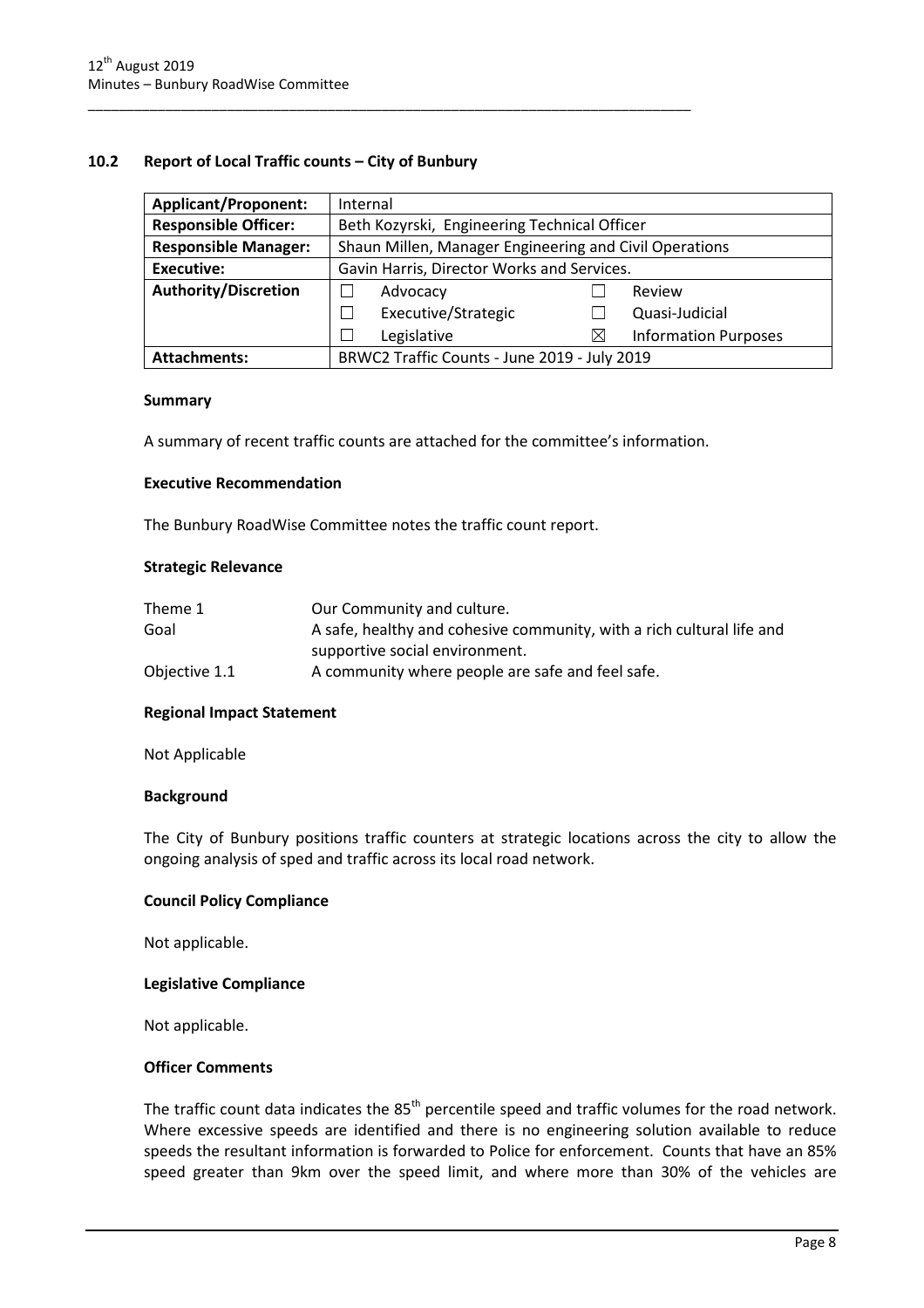exceeding the speed limit, shall meet the criteria to be forwarded to Police. Refer to attached BRWC2 Traffic Counts - June 2019 – July 2019

#### Analysis of Financial and Budget Implications

\_\_\_\_\_\_\_\_\_\_\_\_\_\_\_\_\_\_\_\_\_\_\_\_\_\_\_\_\_\_\_\_\_\_\_\_\_\_\_\_\_\_\_\_\_\_\_\_\_\_\_\_\_\_\_\_\_\_\_\_\_\_\_\_\_\_\_\_\_\_\_\_\_\_\_\_\_\_

Not Applicable

#### Community Consultation

Not Applicable

#### Councillor/Officer Consultation

Not required.

#### Applicant Consultation

Not applicable.

#### Timeline: Council Decision Implementation

Not Applicable

#### Outcome of Bunbury RoadWise Committee Meeting - 12<sup>th</sup> August 2019

The executive recommendation was moved by Sgt Craig Clarke and seconded by Karen Steele and was carried unanimously:

#### Committee Decision:

The Bunbury RoadWise Committee notes the traffic count report.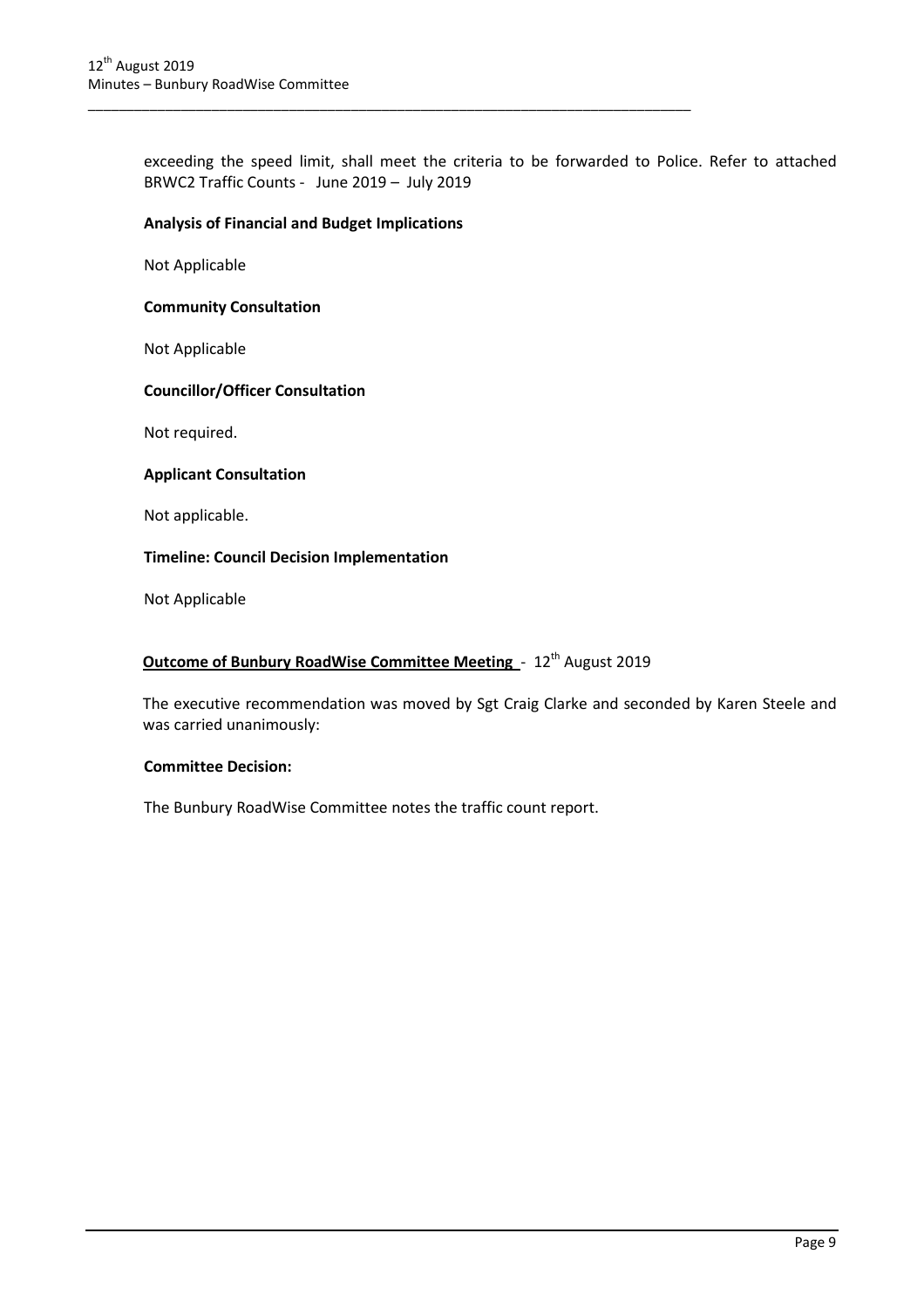| 10.3 | Application to the Road Safety Council of WA for a Project Grant to Target Driver Fatigue |  |
|------|-------------------------------------------------------------------------------------------|--|
|      |                                                                                           |  |

\_\_\_\_\_\_\_\_\_\_\_\_\_\_\_\_\_\_\_\_\_\_\_\_\_\_\_\_\_\_\_\_\_\_\_\_\_\_\_\_\_\_\_\_\_\_\_\_\_\_\_\_\_\_\_\_\_\_\_\_\_\_\_\_\_\_\_\_\_\_\_\_\_\_\_\_\_\_

| <b>Applicant/Proponent:</b> | Internal                                               |                             |                |  |  |  |  |  |  |  |
|-----------------------------|--------------------------------------------------------|-----------------------------|----------------|--|--|--|--|--|--|--|
| <b>Responsible Officer:</b> | Beth Kozyrski, Engineering Technical Officer           |                             |                |  |  |  |  |  |  |  |
| <b>Responsible Manager:</b> | Shaun Millen, Manager Engineering and Civil Operations |                             |                |  |  |  |  |  |  |  |
| <b>Executive:</b>           | Gavin Harris, Director Works and Services.             |                             |                |  |  |  |  |  |  |  |
| <b>Authority/Discretion</b> | Advocacy                                               |                             | Review         |  |  |  |  |  |  |  |
|                             | Executive/Strategic<br>$\times$                        |                             | Quasi-Judicial |  |  |  |  |  |  |  |
|                             | Legislative                                            | <b>Information Purposes</b> |                |  |  |  |  |  |  |  |
| <b>Attachments:</b>         |                                                        |                             |                |  |  |  |  |  |  |  |

#### Summary

The RoadWise Regional Road Safety Advisor (South West) has requested that the City apply to the Road Safety Council of WA for a project grant for \$20,170.00 to be used to change drivers' attitudes towards the risks of driving fatigued.

The RoadWise Regional Road Safety Advisor (South West) will write the grant, and undertake all the work on the project and RoadWise committee members will be asked to participate in the project by promoting and distributing the cups/information to local cafes and visitor centres.

#### Executive Recommendation

The Bunbury RoadWise Committee recommend that Council to endorse

- 1. The application to the Road Safety Council of WA for a \$20,170.00 Project Grant to target Driver Fatigue.
- 2. The City will be responsible for the financial administration of the grant

#### Strategic Relevance

| Theme 1       | Our Community and culture.                                            |  |  |  |  |  |
|---------------|-----------------------------------------------------------------------|--|--|--|--|--|
| Goal          | A safe, healthy and cohesive community, with a rich cultural life and |  |  |  |  |  |
|               | supportive social environment.                                        |  |  |  |  |  |
| Objective 1.1 | A community where people are safe and feel safe.                      |  |  |  |  |  |

#### Regional Impact Statement

The goal is to reduce the number of fatigue related crashes in the South West by 10% by the end of 2020.This grant will enable a regional approach to the promotion fatigue management in the south west through this campaign.

#### Background

The "Don't Trust Your Tired Self" project will address the issue of driver fatigue in the South West region by raising awareness, providing education and seeking to measure a change in knowledge and attitude towards driver fatigue over a 12 month period. The project will involve engaging with local cafes, Visitor Centres and Community Resource Centres as well as existing Coffee Stop locations and any operating Driver Revivers in the region. The project will involve the production of 3000 reusable coffee cups branded with the "Don't Trust Your Tired Self" promo line and Road Safety Commission logo. The aim is to utilise the 'offer' of a free reusable coffee cup as motivation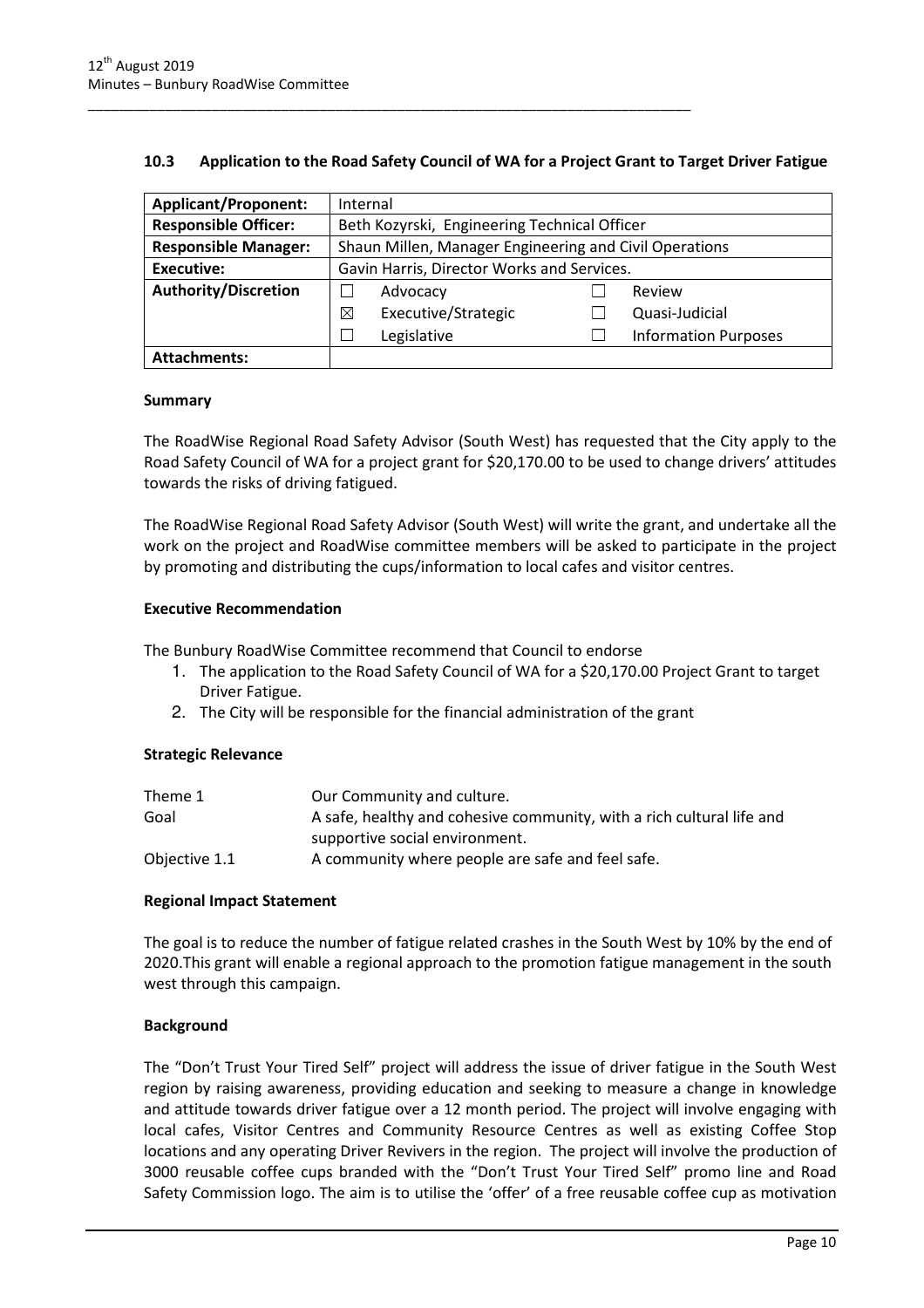to participate in the driver fatigue education and survey. The project will promote that while taking a break and having a coffee is often promoted as a strategy to avoid driver fatigue, the only real cure or preventative measure is quality sleep. The campaign will also include information on vehicle safety technologies that assist with fatigue management.

\_\_\_\_\_\_\_\_\_\_\_\_\_\_\_\_\_\_\_\_\_\_\_\_\_\_\_\_\_\_\_\_\_\_\_\_\_\_\_\_\_\_\_\_\_\_\_\_\_\_\_\_\_\_\_\_\_\_\_\_\_\_\_\_\_\_\_\_\_\_\_\_\_\_\_\_\_\_

People participating in the campaign will be requested to complete a pre-survey on their knowledge and attitudes about driver fatigue and agree to provide their email for a follow up survey. Participants will then be offered a branded reusable coffee cup and a flyer with information on effects, causes, risks and tips on driver fatigue based on the Road Safety Commission Fatigue information sheet. The participants will be requested to complete the same questions in a post survey to see if the information provided had changed their knowledge and attitude over time.

#### Council Policy Compliance

Not applicable.

#### Legislative Compliance

Not applicable.

#### Officer Comments

International research suggests between 15-30% of all road crashes are caused by drivers falling asleep behind the wheel. Fatigue-related crashes account for 20-30% of all fatal crashes and serious injuries on Australian roads. The project goal is to:

- change attitudes towards the risks of driving fatigued
- increase knowledge of driver fatigue including effects, causes and best ways to minimise risk
- engage the community in promoting awareness of the risks and effects of driver fatigue.

Nicola Smith Road Safety Advisor South West will run this campaign in consultation with the surrounding councils so the there is a recognised south west region program similar to M8 the call can W8.

#### Analysis of Financial and Budget Implications

The City of Bunbury would not be required to make any financial contribution but will be required to receive the grant funds and administer the grant. The Road Safety Advisor South West will undertake the procurement following the City of Bunbury Procurement Policy.

#### Community Consultation

Not Applicable

#### Councillor/Officer Consultation

Not Applicable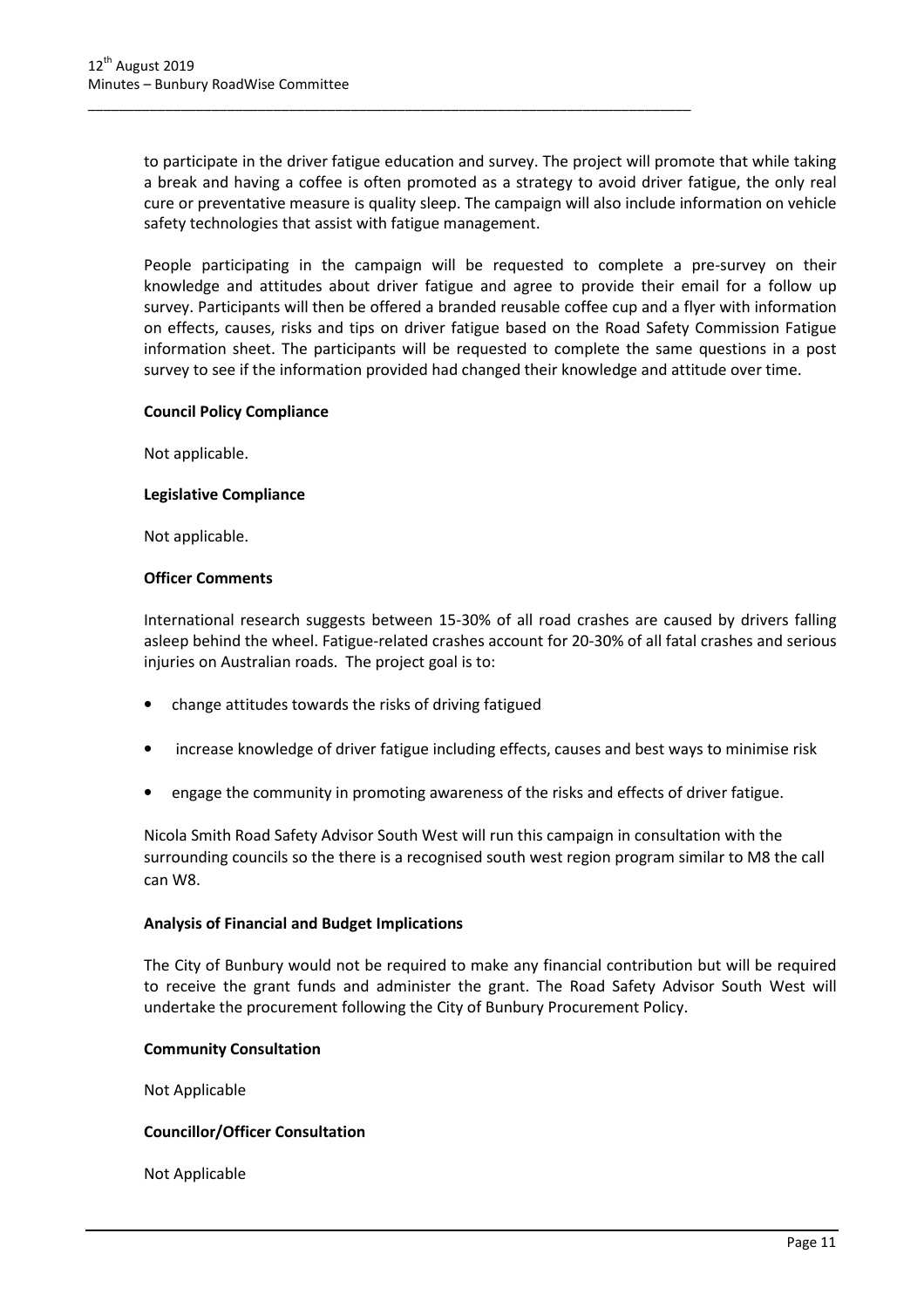#### Applicant Consultation

Not applicable.

#### Timeline: Council Decision Implementation

Grant submission is due by the end of September 2019. If the Grant is successful the campaign will be launched in early 2020.

#### Outcome of Bunbury RoadWise Committee Meeting - 12<sup>th</sup> August 2019

\_\_\_\_\_\_\_\_\_\_\_\_\_\_\_\_\_\_\_\_\_\_\_\_\_\_\_\_\_\_\_\_\_\_\_\_\_\_\_\_\_\_\_\_\_\_\_\_\_\_\_\_\_\_\_\_\_\_\_\_\_\_\_\_\_\_\_\_\_\_\_\_\_\_\_\_\_\_

The executive recommendation was moved by Sgt Craig Clarke and seconded by Peter Westgate and was carried unanimously:

#### Committee Decision:

The Bunbury RoadWise Committee recommend that Council to endorse

- 1. The application to the Road Safety Council of WA for a \$20,170.00 Project Grant to target Driver Fatigue.
- 2. The City will be responsible for the financial administration of the grant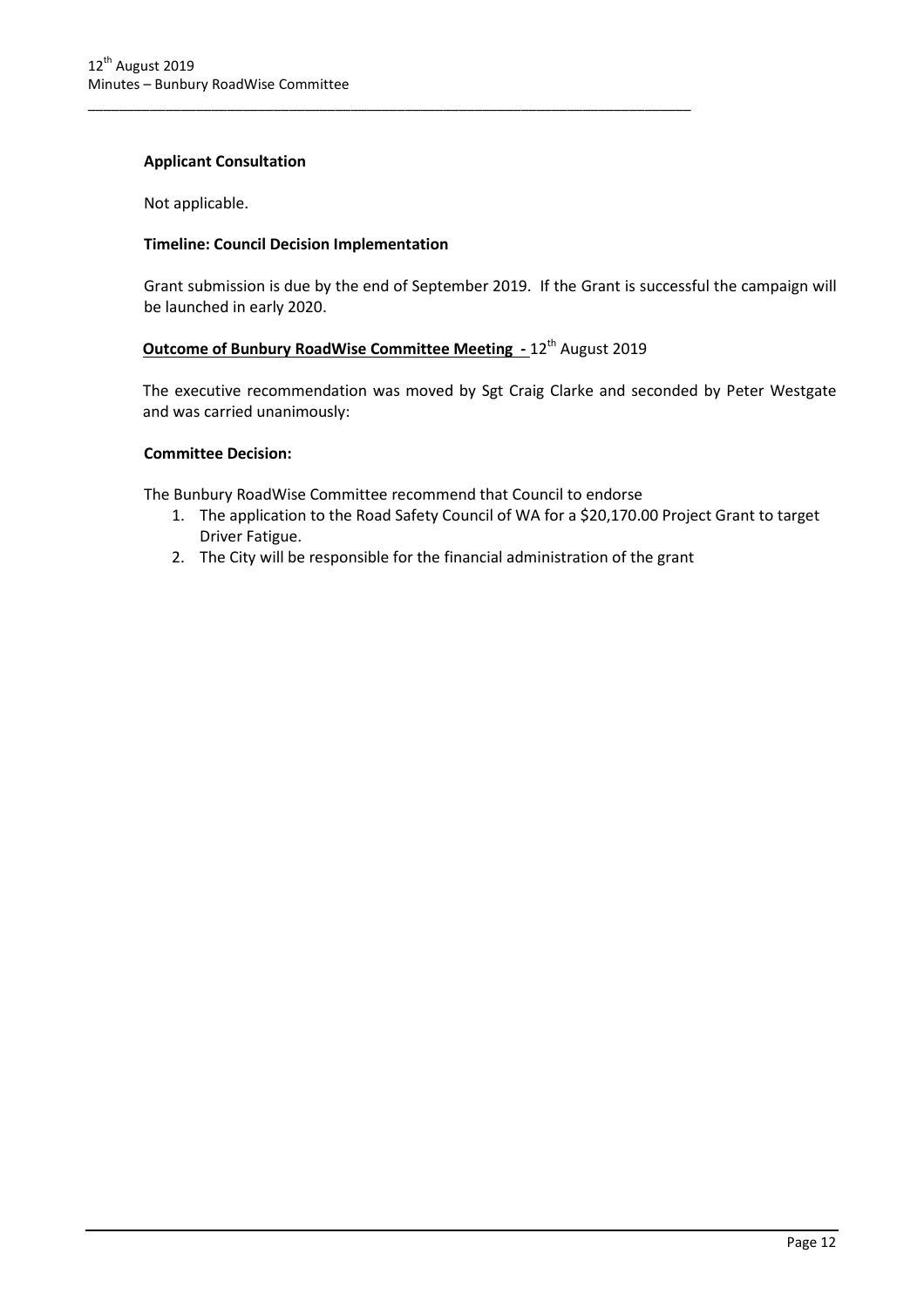#### 11. Applications for Leave of Absence

Not applicable to this committee.

#### 12. Questions from Members

12.1 Response to Previous Questions from Members taken on Notice

\_\_\_\_\_\_\_\_\_\_\_\_\_\_\_\_\_\_\_\_\_\_\_\_\_\_\_\_\_\_\_\_\_\_\_\_\_\_\_\_\_\_\_\_\_\_\_\_\_\_\_\_\_\_\_\_\_\_\_\_\_\_\_\_\_\_\_\_\_\_\_\_\_\_\_\_\_\_

Nil

#### 12.2 Questions from Members

Nil

#### 13. Urgent Business

Nil

#### 14. Date of Next Meeting

10am Monday 14<sup>th</sup> October 2019

#### 15. Close of Meeting

The Presiding Member closed the meeting at 10.24 am.

Confirmed this day to be a true and correct record of proceedings of the Bunbury RoadWise Committee meeting held on the .

Cr Karen Steele PRESIDING MEMBER

 $\frac{1}{2}$  ,  $\frac{1}{2}$  ,  $\frac{1}{2}$  ,  $\frac{1}{2}$  ,  $\frac{1}{2}$  ,  $\frac{1}{2}$  ,  $\frac{1}{2}$  ,  $\frac{1}{2}$  ,  $\frac{1}{2}$  ,  $\frac{1}{2}$  ,  $\frac{1}{2}$  ,  $\frac{1}{2}$  ,  $\frac{1}{2}$  ,  $\frac{1}{2}$  ,  $\frac{1}{2}$  ,  $\frac{1}{2}$  ,  $\frac{1}{2}$  ,  $\frac{1}{2}$  ,  $\frac{1$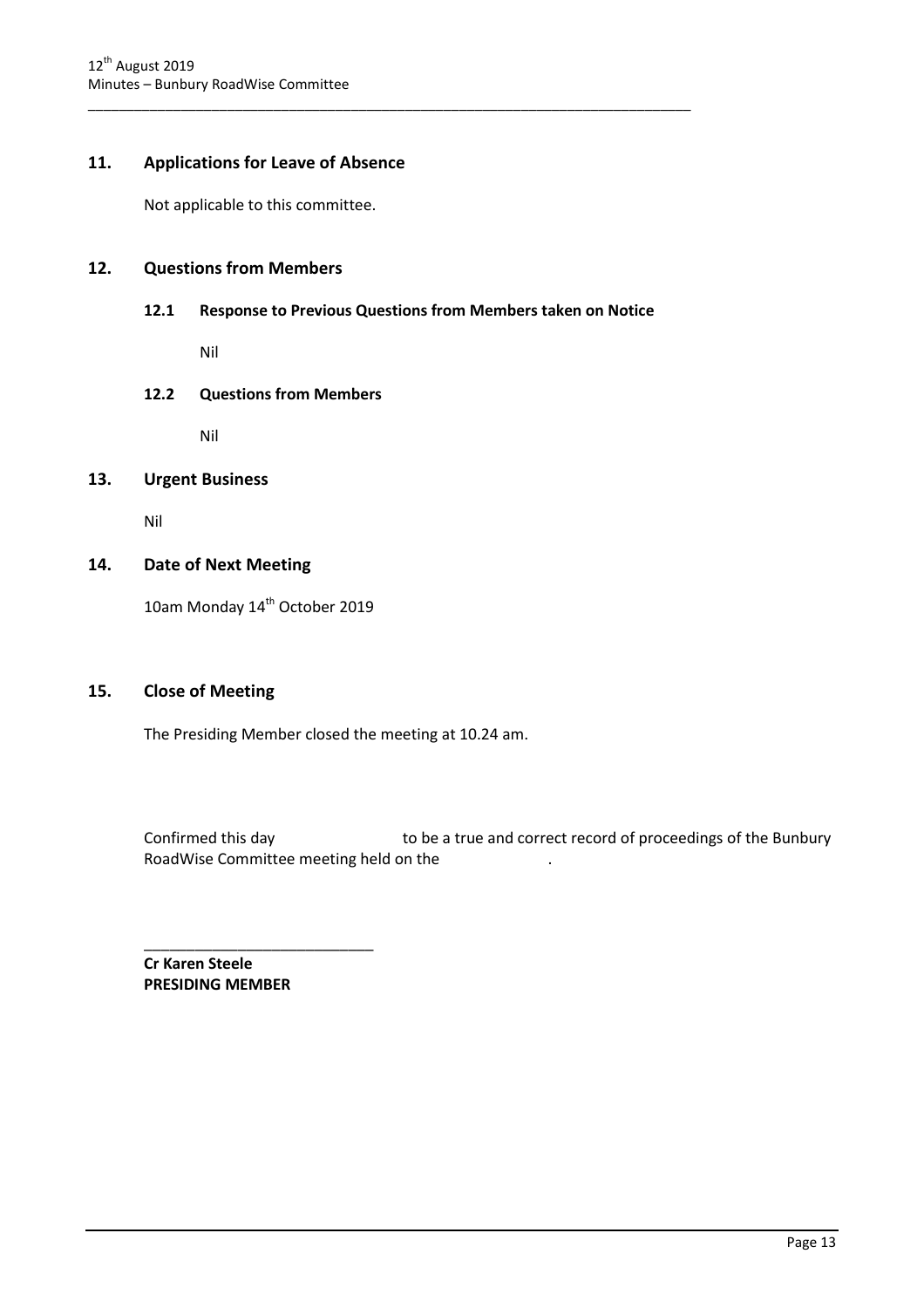# WALGA RoadWise South West Region Report



RoadWise is funded by the State Government and supported by Local Governments. www.roadwise.asn.au

July/August 2019

# Working together to prevent road trauma

# WA Road Fatalities as at 2 July 2019

|                     | 2019 (YTD) | 2018 (YTD Comparison) | 2017 (YTD Comparison) |
|---------------------|------------|-----------------------|-----------------------|
| <b>WA</b>           | 90         | 81                    |                       |
| <b>Metropolitan</b> | 41         | 33                    | 33                    |
| Regional            | 49         | 48                    | 44                    |
| <b>South West</b>   | 12         | N/A                   | N/A                   |

Source: www.rsc.wa.gov.au. Please note these are preliminary statistics and are subject to change.

## Road Safety Consultation Commences



The consultation process for the next road safety strategy was launched on Saturday, 8 June. The consultation process calls on the community to imagine zero deaths on Western Australian roads.

This is an opportunity to help set the agenda for the future and prevent the deaths and serious injuries of drivers, passengers, motorcyclists, cyclists and pedestrians. Western Australians are being asked to think about their loved ones and reflect on what they are prepared to do to support to improve road safety. Community input will guide the Road Safety Council when making the draft recommendations to the State Government.

Last year more than 2,200 people were killed or seriously injured on our roads. About 70% of crashes involve someone making a mistake, being distracted or having a lapse in judgement.

A consultation paper and a feedback form have been prepared to assist in collecting views and thoughts on road safety from the community and industry. Please encourage your colleagues and communities to attend a community forum or to complete the feedback form online, to contribute to this important road safety conversation.

Express interest to attend a community forum in Mandurah, Bunbury, Collie, Manjimup or Margaret River at the website: https://imaginezero.rsc.wa.gov.au/forums/survey\_tools/rsvp-for-forums

## **CONTACT**